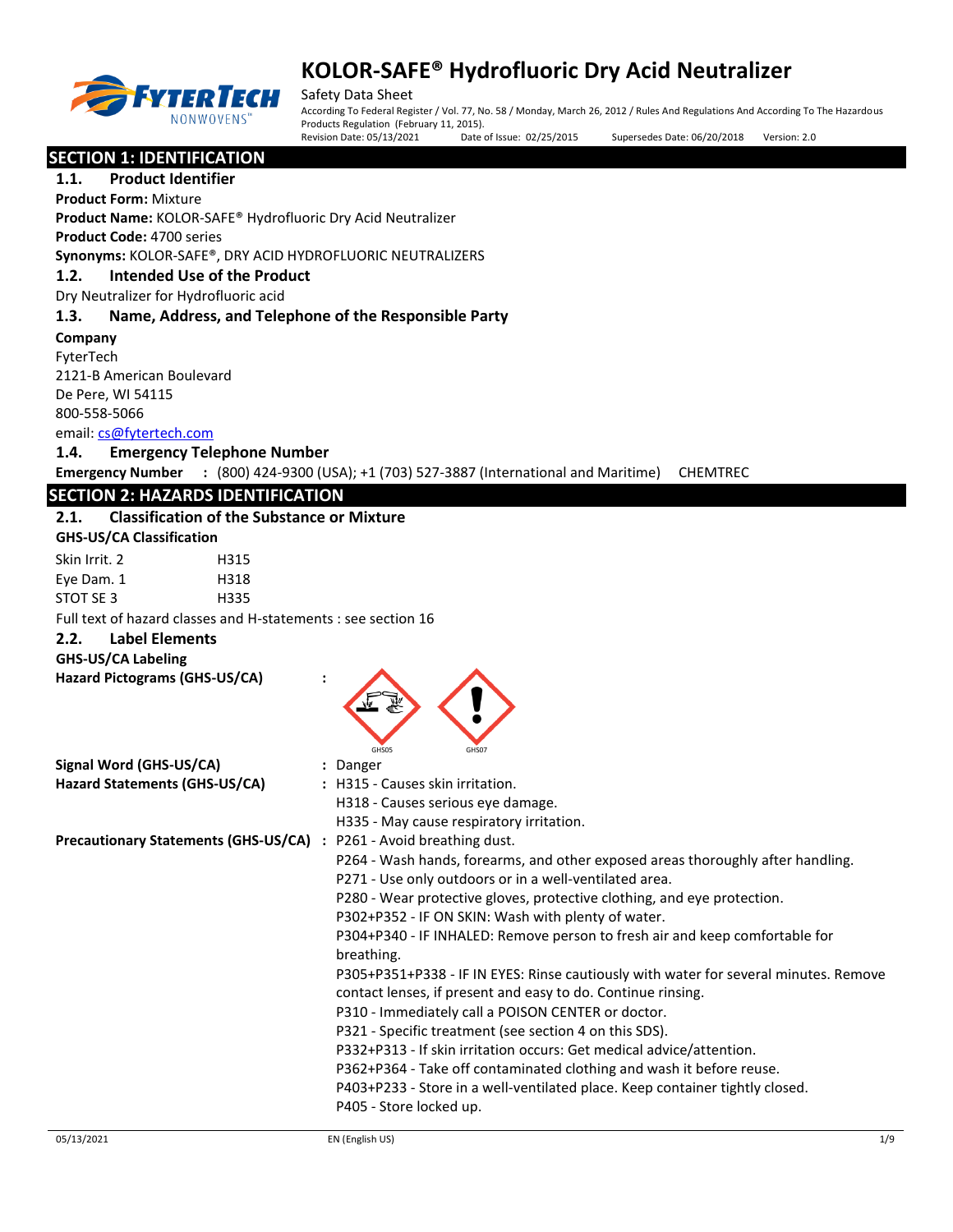Safety Data Sheet

According To Federal Register / Vol. 77, No. 58 / Monday, March 26, 2012 / Rules And Regulations And According To The Hazardous Products Regulation (February 11, 2015).

P501 - Dispose of contents/container in accordance with local, regional, national, territorial, provincial, and international regulations.

### **2.3. Other Hazards**

Exposure may aggravate pre-existing eye, skin, or respiratory conditions. This product is used to neutralize and cleanup spills of hydrofluoric acid, ensure the hazards for hydrofluoric acid are taken into account when using this product during its intended use.

## **2.4. Unknown Acute Toxicity (GHS-US/CA)**

No data available

## **SECTION 3: COMPOSITION/INFORMATION ON INGREDIENTS**

**3.1. Substance**

Not applicable

#### **3.2. Mixture**

| <b>Name</b>                | Synonyms                                                                                                                                                                                                                                                                                                                                                                                                                                                                                                                                                                                                                                               | <b>Product Identifier</b> | $%$ *    | <b>GHS Ingredient Classification</b>                                                                 |
|----------------------------|--------------------------------------------------------------------------------------------------------------------------------------------------------------------------------------------------------------------------------------------------------------------------------------------------------------------------------------------------------------------------------------------------------------------------------------------------------------------------------------------------------------------------------------------------------------------------------------------------------------------------------------------------------|---------------------------|----------|------------------------------------------------------------------------------------------------------|
| Calcium hydroxide          | Calcium dihydroxide / Calcium<br>hydroxide (Ca(OH)2) /<br>Hydrated lime / Lime,<br>hydrated / CALCIUM<br>HYDROXIDE / Slaked lime                                                                                                                                                                                                                                                                                                                                                                                                                                                                                                                       | (CAS-No.) 1305-62-0       | 99.2     | Skin Irrit. 2, H315<br>Eye Dam. 1, H318<br>STOT SE 3, H335                                           |
| Quartz                     | Quartz (SiO2) / Silica,<br>crystalline, quartz / Crystalline<br>silica, quartz / .alpha.-Quartz /<br>QUARTZ / Silica, crystalline,<br>.alpha.-quartz / Crystalline<br>silica in the form of quartz /<br>Quartz, silica / Quartz<br>(respirable fraction) / Silica<br>dust / Silica, crystalline-<br>.alpha.quartz / Silica, quartz /<br>Silica, .alpha.-quartz / Silicon<br>dioxide / Silica, crystalline /<br>Quartz (crystalline silica) /<br>Silica dust, crystalline /<br>QUARTZ POWDER / Silica,<br>crystalline (quartz)                                                                                                                          | (CAS-No.) 14808-60-7      | < 0.0992 | Carc. 1A, H350<br><b>STOT SE 3, H335</b><br><b>STOT RE 1, H372</b>                                   |
| 1,2-Dihydroxyanthraquinone | Alizarin / Alizarin Red /<br>Alizarine Lake Red 2P /<br>Alizarine Lake Red 3P /<br>Alizarine Lake Red IPX /<br>Alizarine Red / Alizarine Red B<br>/ Alizarine Red B2 / Alizarine<br>Red IP / Alizarine Red IPP /<br>Alizarine Red L / D and C<br>Orange No. 15 / 9,10-<br>Anthracenedione, 1,2-<br>dihydroxy- / Anthraquinone,<br>1,2-dihydroxy- / 1,2-<br>Anthraguinonediol / C.I. 58000<br>/ C.I. Mordant Red 11 / C.I.<br>Pigment Red 83 / Deep<br>Crimson Madder 10821 / 1,2-<br>Dihydroxy-9,10-anthraquinone<br>/ Turkey Red / CI 58000 /<br>Aliazrin / PIGMENT RED 83 /<br>1,2-Dihydroxyanthracene-9,10-<br>dione / Pigment Red 83 /<br>alizarin | (CAS-No.) 72-48-0         | 0.08     | Acute Tox. 4 (Oral), H302<br>Eye Irrit. 2A, H319<br>Aquatic Acute 2, H401<br>Aquatic Chronic 2, H411 |

Full text of H-phrases: see section 16

\*Percentages are listed in weight by weight percentage (w/w%) for liquid and solid ingredients. Gas ingredients are listed in volume by volume percentage (v/v%).

## **SECTION 4: FIRST AID MEASURES**

#### **4.1. Description of First-aid Measures**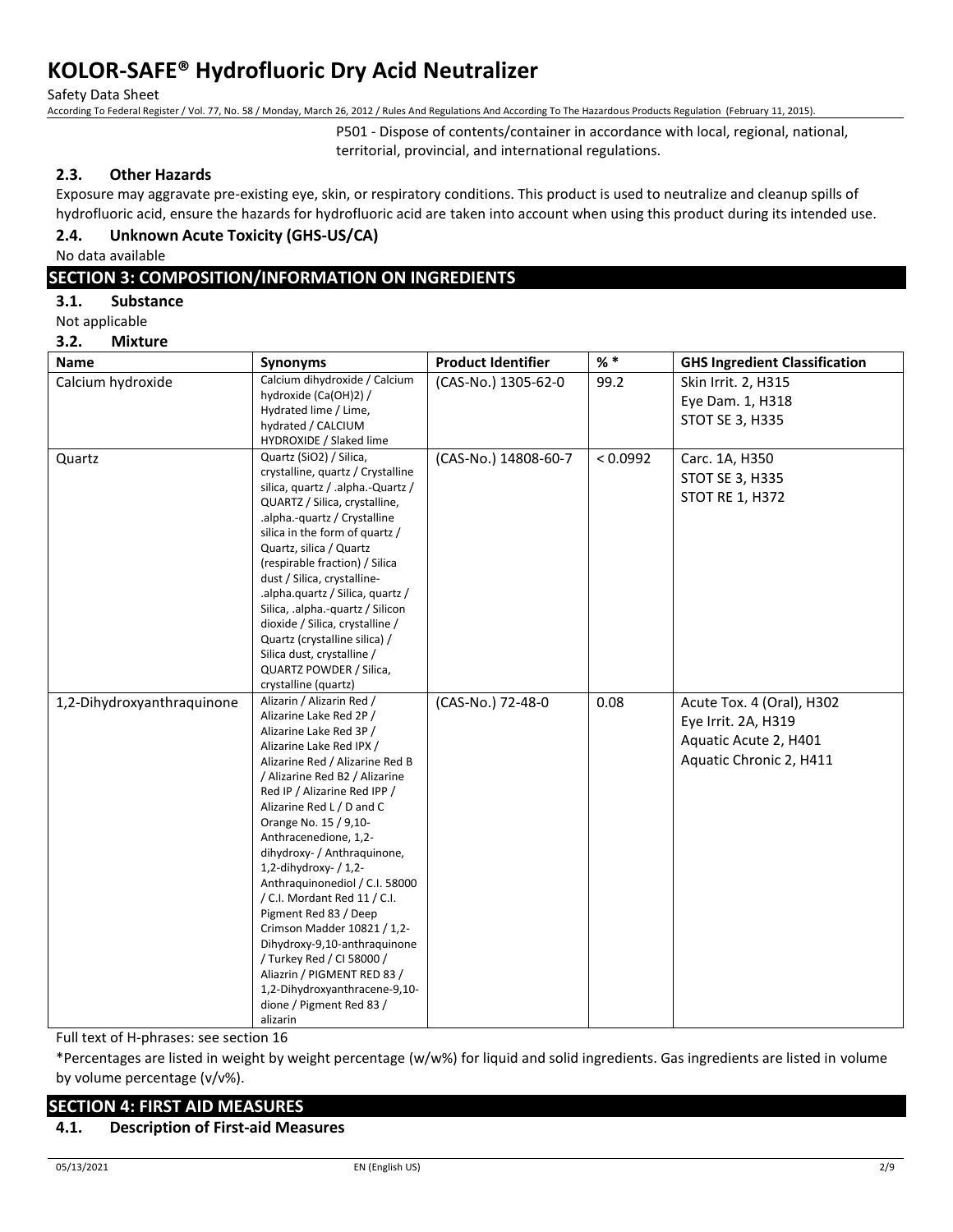Safety Data Sheet

According To Federal Register / Vol. 77, No. 58 / Monday, March 26, 2012 / Rules And Regulations And According To The Hazardous Products Regulation (February 11, 2015).

**General:** Never give anything by mouth to an unconscious person. If you feel unwell, seek medical advice (show the label where possible).

**Inhalation:** When symptoms occur: go into open air and ventilate suspected area. Obtain medical attention if breathing difficulty persists.

**Skin Contact:** Remove contaminated clothing. Brush off loose particles from skin. Immediately drench affected area with water for at least 15 minutes. Obtain medical attention if irritation develops or persists.

**Eye Contact:** Immediately rinse with water for at least 30 minutes. Remove contact lenses, if present and easy to do. Continue rinsing. Get immediate medical advice/attention.

**Ingestion:** Rinse mouth. Do NOT induce vomiting. Obtain medical attention.

## **4.2. Most Important Symptoms and Effects Both Acute and Delayed**

**General:** Causes skin irritation. Causes serious eye damage. May cause respiratory irritation.

**Inhalation:** Irritation of the respiratory tract and the other mucous membranes.

**Skin Contact:** May cause skin irritation after long exposures, especially on wet skin. Redness, pain, swelling, itching, burning, dryness, and dermatitis. When this product is wet it may be corrosive upon prolonged contact.

**Eye Contact:** Causes permanent damage to the cornea, iris, or conjunctiva.

**Ingestion:** Ingestion may cause adverse effects. Burning sensation. Abdominal pain. Abdominal cramps. Vomiting. **Chronic Symptoms:** None known.

### **4.3. Indication of Any Immediate Medical Attention and Special Treatment Needed**

If exposed or concerned, get medical advice and attention. If medical advice is needed, have product container or label at hand.

## **SECTION 5: FIRE-FIGHTING MEASURES**

## **5.1. Extinguishing Media**

**Suitable Extinguishing Media:** Use extinguishing media appropriate for surrounding fire.

**Unsuitable Extinguishing Media:** Do not use a heavy water stream. Use of heavy stream of water may spread fire.

### **5.2. Special Hazards Arising From the Substance or Mixture**

**Fire Hazard:** Product is not flammable.

**Explosion Hazard:** Product is not explosive.

**Reactivity:** Hazardous reactions will not occur under normal conditions. When heated above 580°C, calcium hydroxide decomposes to produce calcium oxide and water.Reacts with aluminium and brass in the presence of moisture leading to the production of hydrogen.

#### **5.3. Advice for Firefighters**

**Precautionary Measures Fire:** Exercise caution when fighting any chemical fire.

**Firefighting Instructions:** Use water spray or fog for cooling exposed containers. Do not breathe fumes from fires or vapors from decomposition.

**Protection During Firefighting:** Do not enter fire area without proper protective equipment, including respiratory protection. **Hazardous Combustion Products**: Calcium oxides.

#### **5.4. Reference to Other Sections**

Refer to Section 9 for flammability properties.

## **SECTION 6: ACCIDENTAL RELEASE MEASURES**

#### **6.1. Personal Precautions, Protective Equipment and Emergency Procedures**

**General Measures:** Do not breathe dust. Do not get in eyes, on skin, or on clothing.

#### **6.1.1. For Non-Emergency Personnel**

**Protective Equipment:** Use appropriate personal protective equipment (PPE).

**Emergency Procedures:** Evacuate unnecessary personnel.

#### **6.1.2. For Emergency Personnel**

**Protective Equipment:** Equip cleanup crew with proper protection.

**Emergency Procedures:** Ventilate area. Upon arrival at the scene, a first responder is expected to recognize the presence of dangerous goods, protect oneself and the public, secure the area, and call for the assistance of trained personnel as soon as conditions permit.

#### **6.2. Environmental Precautions**

Prevent entry to sewers and public waters.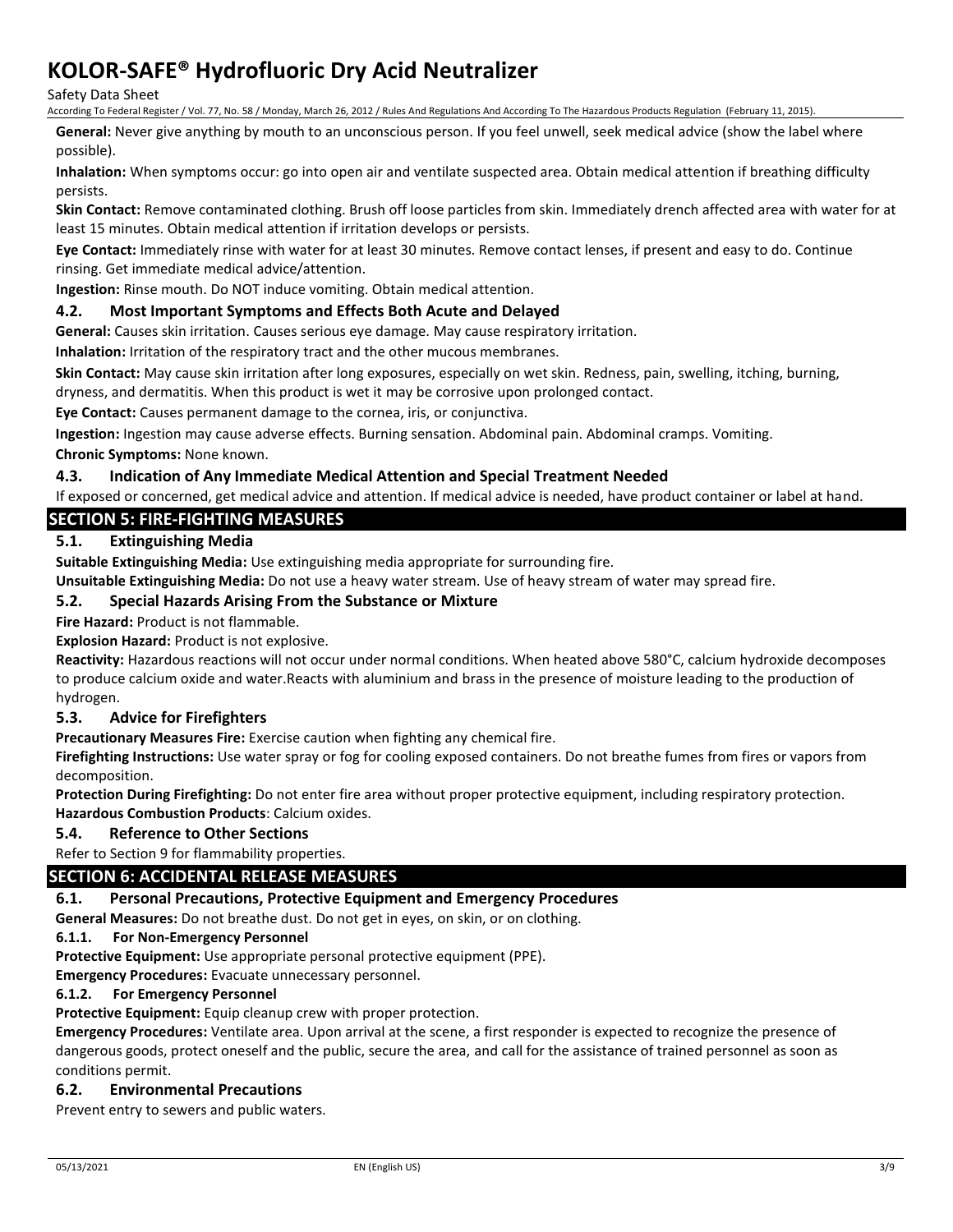Safety Data Sheet

According To Federal Register / Vol. 77, No. 58 / Monday, March 26, 2012 / Rules And Regulations And According To The Hazardous Products Regulation (February 11, 2015).

### **6.3. Methods and Materials for Containment and Cleaning Up**

**For Containment:** Contain solid spills with appropriate barriers and prevent migration and entry into sewers or streams. **Methods for Cleaning Up:** Clean up spills immediately and dispose of waste safely. Avoid generation of dust during clean-up of spills. Recover the product by vacuuming, shoveling or sweeping. Vacuum clean-up is preferred. If sweeping is required use a dust suppressant. Transfer spilled material to a suitable container for disposal. Contact competent authorities after a spill.

### **6.4. Reference to Other Sections**

See Section 8 for exposure controls and personal protection and Section 13 for disposal considerations.

## **SECTION 7: HANDLING AND STORAGE**

## **7.1. Precautions for Safe Handling**

**Additional Hazards When Processed:** May be corrosive to metals and skin upon prolonged contact when wet. This product is intended to neutralize and cleanup hydrofluoric acid spills. Hydrofluoric acid is a highly corrosive and toxic chemcial. Ensure all proper precautions are taken to avoid hydrofluoric acid exposure, ensure the hydrofluoric acid SDS and label are read, and appropriate cleanup procedures are followed.

**Precautions for Safe Handling:** Do not handle until all safety precautions have been read and understood. Wash hands and other exposed areas with mild soap and water before eating, drinking or smoking and when leaving work. Avoid creating or spreading dust. Avoid breathing dust. Do not get in eyes, on skin, or on clothing. Use appropriate personal protective equipment (PPE). **Hygiene Measures:** Handle in accordance with good industrial hygiene and safety procedures. Wash contaminated clothing before reuse.

## **7.2. Conditions for Safe Storage, Including Any Incompatibilities**

**Technical Measures:** Comply with applicable regulations.

**Storage Conditions:** Store in a dry, cool place. Protect from moisture. Keep container closed when not in use. Keep/Store away from direct sunlight, extremely high or low temperatures and incompatible materials. Store locked up/in a secure area. **Incompatible Materials:** Strong acids. Strong oxidizers. Do not allow this product to get wet. Avoid contact with air and moisture/water to avoid product degradation.

### **7.3. Specific End Use(s)**

Dry Neutralizer for Hydrofluoric acid

## **SECTION 8: EXPOSURE CONTROLS/PERSONAL PROTECTION**

#### **8.1. Control Parameters**

For substances listed in section 3 that are not listed here, there are no established exposure limits from the manufacturer, supplier, importer, or the appropriate advisory agency including: ACGIH (TLV), AIHA (WEEL), NIOSH (REL), OSHA (PEL), or Canadian provincial governments.

| Calcium hydroxide (1305-62-0)      |                    |                                           |
|------------------------------------|--------------------|-------------------------------------------|
| <b>USA ACGIH</b>                   | ACGIH OEL TWA      | 5 mg/ $m3$                                |
| <b>USA OSHA</b>                    | OSHA PEL (TWA) [1] | 15 mg/m <sup>3</sup> (total dust)         |
|                                    |                    | 5 mg/m <sup>3</sup> (respirable fraction) |
| <b>USA NIOSH</b>                   | NIOSH REL (TWA)    | 5 mg/ $m3$                                |
| <b>Alberta</b>                     | <b>OEL TWA</b>     | 5 mg/ $m3$                                |
| <b>British Columbia</b>            | <b>OEL TWA</b>     | 5 mg/ $m3$                                |
| <b>Manitoba</b>                    | <b>OEL TWA</b>     | 5 mg/ $m3$                                |
| <b>New Brunswick</b>               | <b>OEL TWA</b>     | 5 mg/ $m3$                                |
| <b>Newfoundland &amp; Labrador</b> | <b>OEL TWA</b>     | 5 mg/ $m3$                                |
| Nova Scotia                        | <b>OEL TWA</b>     | 5 mg/ $m3$                                |
| <b>Nunavut</b>                     | <b>OEL STEL</b>    | 10 mg/m <sup>3</sup>                      |
| <b>Nunavut</b>                     | <b>OEL TWA</b>     | 5 mg/ $m3$                                |
| <b>Northwest Territories</b>       | <b>OEL STEL</b>    | 10 mg/m $3$                               |
| <b>Northwest Territories</b>       | <b>OEL TWA</b>     | 5 mg/ $m3$                                |
| Ontario                            | <b>OEL TWA</b>     | 5 mg/ $m3$                                |
| <b>Prince Edward Island</b>        | <b>OEL TWA</b>     | 5 mg/ $m3$                                |
| Québec                             | VEMP (OEL TWA)     | 5 mg/ $m3$                                |
| Saskatchewan                       | <b>OEL STEL</b>    | 10 mg/m $3$                               |
| Saskatchewan                       | <b>OEL TWA</b>     | 5 mg/ $m3$                                |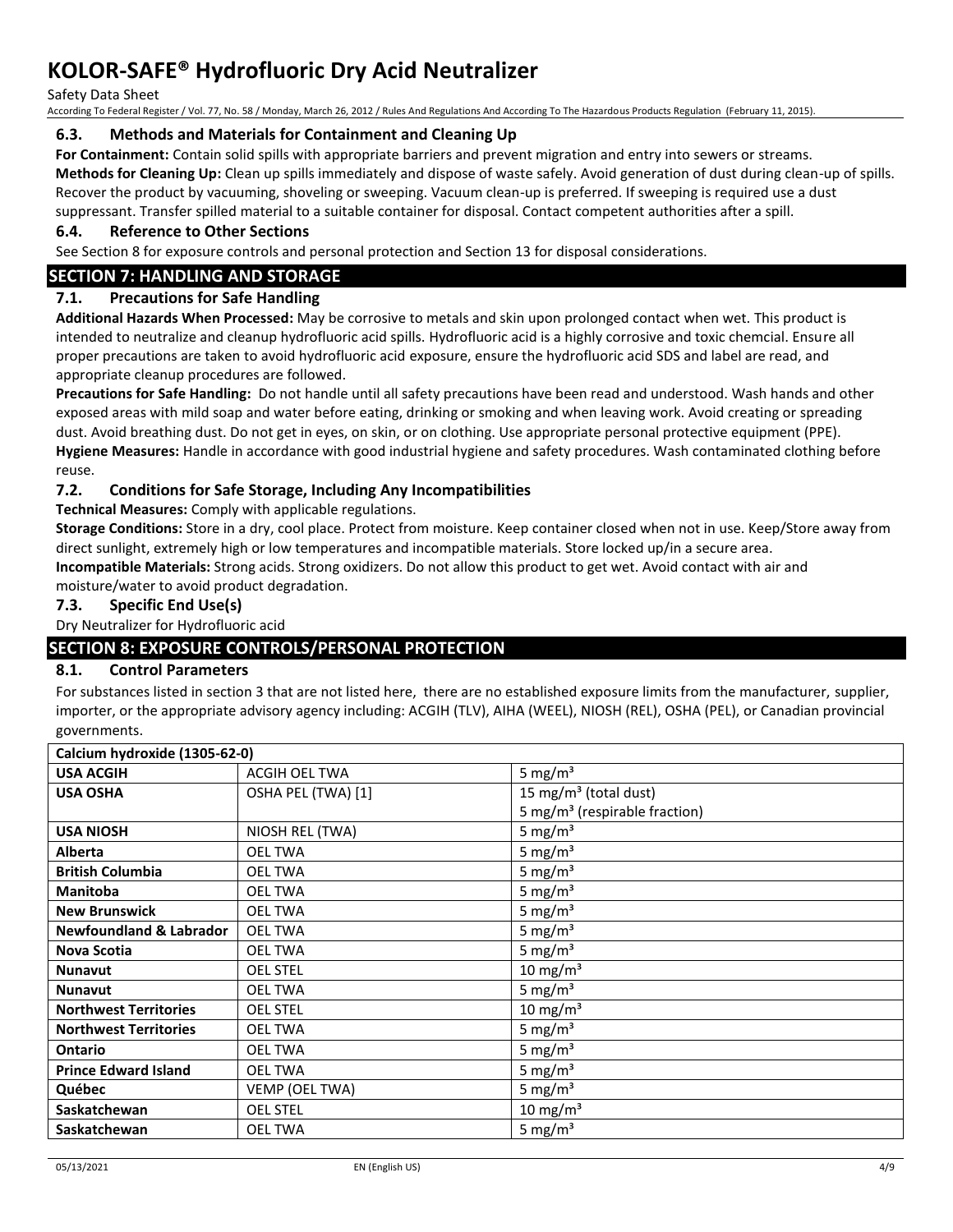Safety Data Sheet

According To Federal Register / Vol. 77, No. 58 / Monday, March 26, 2012 / Rules And Regulations And According To The Hazardous Products Regulation (February 11, 2015).

| Yukon                              | <b>OEL STEL</b>                | $10 \text{ mg/m}^3$                                                        |  |  |
|------------------------------------|--------------------------------|----------------------------------------------------------------------------|--|--|
| Yukon                              | <b>OEL TWA</b>                 | 5 mg/ $m3$                                                                 |  |  |
| Quartz (14808-60-7)                |                                |                                                                            |  |  |
| <b>USA ACGIH</b>                   | ACGIH OEL TWA                  | 0.025 mg/m <sup>3</sup> (respirable particulate matter)                    |  |  |
| <b>USA ACGIH</b>                   | <b>ACGIH chemical category</b> | A2 - Suspected Human Carcinogen                                            |  |  |
| <b>USA OSHA</b>                    | OSHA PEL (TWA) [1]             | 50 μg/m <sup>3</sup> (Respirable crystalline silica)                       |  |  |
| <b>USA OSHA</b>                    | OSHA PEL (TWA) [2]             | (250)/(%SiO2+5) mppcf TWA (respirable fraction)                            |  |  |
|                                    |                                | $(10)/($ %SiO <sub>2</sub> +2) mg/m <sup>3</sup> TWA (respirable fraction) |  |  |
|                                    |                                | (For any operations or sectors for which the respirable                    |  |  |
|                                    |                                | crystalline silica standard, 1910.1053, is stayed or                       |  |  |
|                                    |                                | otherwise not in effect, See 20 CFR 1910.1000 TABLE Z-3)                   |  |  |
| <b>USA NIOSH</b>                   | NIOSH REL (TWA)                | 0.05 mg/m <sup>3</sup> (respirable dust)                                   |  |  |
| <b>USA IDLH</b>                    | <b>IDLH</b>                    | 50 mg/m <sup>3</sup> (respirable dust)                                     |  |  |
| Alberta                            | <b>OEL TWA</b>                 | 0.025 mg/m <sup>3</sup> (respirable particulate)                           |  |  |
| <b>British Columbia</b>            | <b>OEL TWA</b>                 | 0.025 mg/m <sup>3</sup> (respirable)                                       |  |  |
| <b>Manitoba</b>                    | <b>OEL TWA</b>                 | 0.025 mg/m <sup>3</sup> (respirable particulate matter)                    |  |  |
| <b>New Brunswick</b>               | <b>OEL TWA</b>                 | 0.1 mg/m <sup>3</sup> (respirable fraction)                                |  |  |
| <b>Newfoundland &amp; Labrador</b> | <b>OEL TWA</b>                 | 0.025 mg/m <sup>3</sup> (respirable particulate matter)                    |  |  |
| <b>Nova Scotia</b>                 | <b>OEL TWA</b>                 | 0.025 mg/m <sup>3</sup> (respirable particulate matter)                    |  |  |
| <b>Nunavut</b>                     | <b>OEL TWA</b>                 | 0.05 mg/m <sup>3</sup> (respirable fraction (Silica - crystalline)         |  |  |
| <b>Northwest Territories</b>       | <b>OEL TWA</b>                 | 0.05 mg/m <sup>3</sup> (respirable fraction (Silica - crystalline)         |  |  |
| <b>Ontario</b>                     | <b>OEL TWA</b>                 | 0.1 mg/m <sup>3</sup> (designated substances regulation-respirable         |  |  |
|                                    |                                | fraction (Silica, crystalline)                                             |  |  |
| <b>Prince Edward Island</b>        | <b>OEL TWA</b>                 | 0.025 mg/m <sup>3</sup> (respirable particulate matter)                    |  |  |
| Québec                             | VEMP (OEL TWA)                 | $0.1 \text{ mg/m}^3$ (respirable dust)                                     |  |  |
| Saskatchewan                       | <b>OEL TWA</b>                 | 0.05 mg/m <sup>3</sup> (respirable fraction (Silica - crystalline          |  |  |
|                                    |                                | (Trydimite removed))                                                       |  |  |
| Yukon                              | <b>OEL TWA</b>                 | 300 particle/mL (Silica - Quartz, crystalline)                             |  |  |

#### **8.2. Exposure Controls**

**Appropriate Engineering Controls:** Emergency eye wash fountains and safety showers should be available in the immediate vicinity of any potential exposure. Ensure adequate ventilation, especially in confined areas. Ensure all national/local regulations are observed.

**Personal Protective Equipment:** Gloves. Protective clothing. Protective goggles. Insufficient ventilation: wear respiratory protection.



**Materials for Protective Clothing:** Chemically resistant materials and fabrics.

**Hand Protection:** Wear protective gloves.

**Eye and Face Protection:** Chemical safety goggles.

**Skin and Body Protection:** Wear suitable protective clothing.

**Respiratory Protection:** If exposure limits are exceeded or irritation is experienced, approved respiratory protection should be worn. In case of inadequate ventilation, oxygen deficient atmosphere, or where exposure levels are not known wear approved respiratory protection.

**Other Information:** When using, do not eat, drink or smoke.

| <b>SECTION 9: PHYSICAL AND CHEMICAL PROPERTIES</b>                   |                      |                 |  |
|----------------------------------------------------------------------|----------------------|-----------------|--|
| <b>Information on Basic Physical and Chemical Properties</b><br>9.1. |                      |                 |  |
| <b>Physical State</b>                                                |                      | Solid           |  |
| Appearance                                                           | $\ddot{\phantom{a}}$ | White powder    |  |
| Odor                                                                 |                      | <b>Odorless</b> |  |
| <b>Odor Threshold</b>                                                | $\cdot$              | Not available   |  |
|                                                                      |                      |                 |  |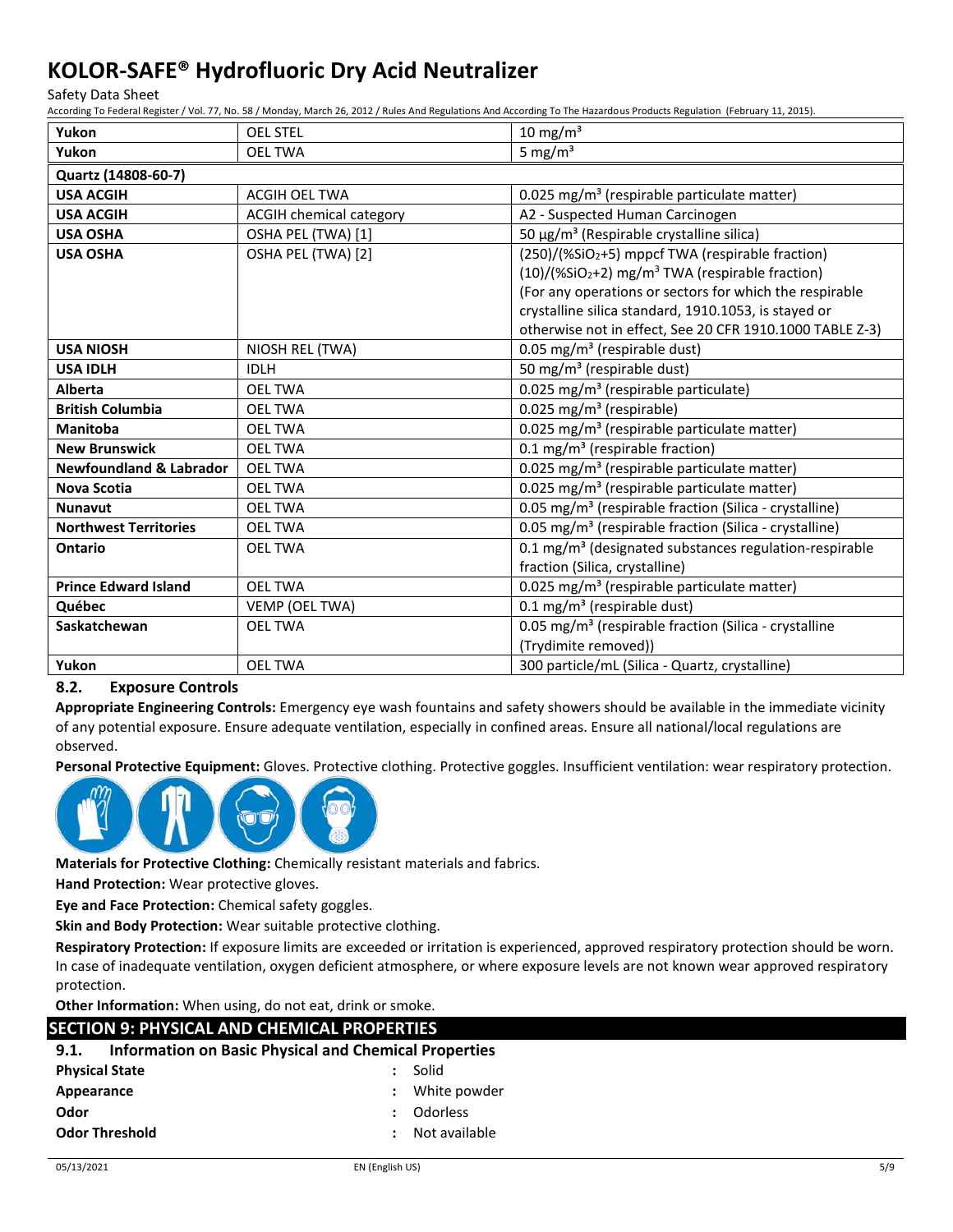Safety Data Sheet

According To Federal Register / Vol. 77, No. 58 / Monday, March 26, 2012 / Rules And Regulations And According To The Hazardous Products Regulation (February 11, 2015).

| рH                                            |                      | 13 (1% solution)    |
|-----------------------------------------------|----------------------|---------------------|
| <b>Evaporation Rate</b>                       |                      | Not available       |
| <b>Melting Point</b>                          | $\ddot{\phantom{a}}$ | > 400 °C (> 752 °F) |
| <b>Freezing Point</b>                         | $\ddot{\phantom{a}}$ | Not available       |
| <b>Boiling Point</b>                          | $\ddot{\phantom{a}}$ | Not available       |
| <b>Flash Point</b>                            | ٠                    | Not available       |
| <b>Auto-ignition Temperature</b>              | ٠                    | Not available       |
| <b>Decomposition Temperature</b>              | $\ddot{\phantom{a}}$ | Not available       |
| Flammability (solid, gas)                     | $\ddot{\phantom{a}}$ | Not available       |
| <b>Lower Flammable Limit</b>                  | $\ddot{\phantom{a}}$ | Not available       |
| Upper Flammable Limit                         | $\ddot{\phantom{a}}$ | Not available       |
| <b>Vapor Pressure</b>                         | $\ddot{\phantom{a}}$ | Not available       |
| <b>Relative Vapor Density at 20°C</b>         |                      | Not available       |
| <b>Relative Density</b>                       | $\ddot{\phantom{a}}$ | 2.5 (Water=1)       |
| <b>Specific Gravity</b>                       | :                    | Not available       |
| Solubility                                    | $\ddot{\phantom{a}}$ | Insoluble.          |
| <b>Partition Coefficient: N-Octanol/Water</b> | $\ddot{\phantom{a}}$ | Not available       |
| <b>Viscosity</b>                              | ٠                    | Not available       |
| <b>VOC content</b>                            |                      | < 1%                |

## **SECTION 10: STABILITY AND REACTIVITY**

**10.1. Reactivity:** Hazardous reactions will not occur under normal conditions. When heated above 580°C, calcium hydroxide decomposes to produce calcium oxide and water. Reacts with aluminium and brass in the presence of moisture leading to the production of hydrogen.

**10.2. Chemical Stability:** Stable under recommended handling and storage conditions (see section 7).

**10.3. Possibility of Hazardous Reactions:** Hazardous polymerization will not occur.

**10.4. Conditions to Avoid:** Direct sunlight, extremely high or low temperatures, and incompatible materials.

**10.5. Incompatible Materials:** Strong acids. Strong oxidizers. Do not allow this product to get wet. Avoid contact with air and moisture/water to avoid product degradation.

**10.6. Hazardous Decomposition Products:** Thermal decomposition may produce: Calcium oxides. Irritating fumes.

## **SECTION 11: TOXICOLOGICAL INFORMATION**

**11.1. Information on Toxicological Effects - Product LD50 and LC50 Data:** Not available **Skin Corrosion/Irritation:** Causes skin irritation. **pH:** 13 (1% solution) **Eye Damage/Irritation:** Causes serious eye damage. **pH:** 13 (1% solution) **Respiratory or Skin Sensitization:** Not classified **Germ Cell Mutagenicity:** Not classified**Carcinogenicity:** Not classified **Specific Target Organ Toxicity (Repeated Exposure):** Not classified **Reproductive Toxicity:** Not classified **Specific Target Organ Toxicity (Single Exposure):** May cause respiratory irritation. **Aspiration Hazard:** Not classified **Symptoms/Injuries After Inhalation:** Irritation of the respiratory tract and the other mucous membranes. **Symptoms/Injuries After Skin Contact:** May cause skin irritation after long exposures, especially on wet skin. Redness, pain, swelling, itching, burning, dryness, and dermatitis. When this product is wet it may be corrosive upon prolonged contact. **Symptoms/Injuries After Eye Contact:** Causes permanent damage to the cornea, iris, or conjunctiva. **Acute Toxicity (Oral):** Not classified **Acute Toxicity (Dermal):** Not classified **Acute Toxicity (Inhalation):** Not classified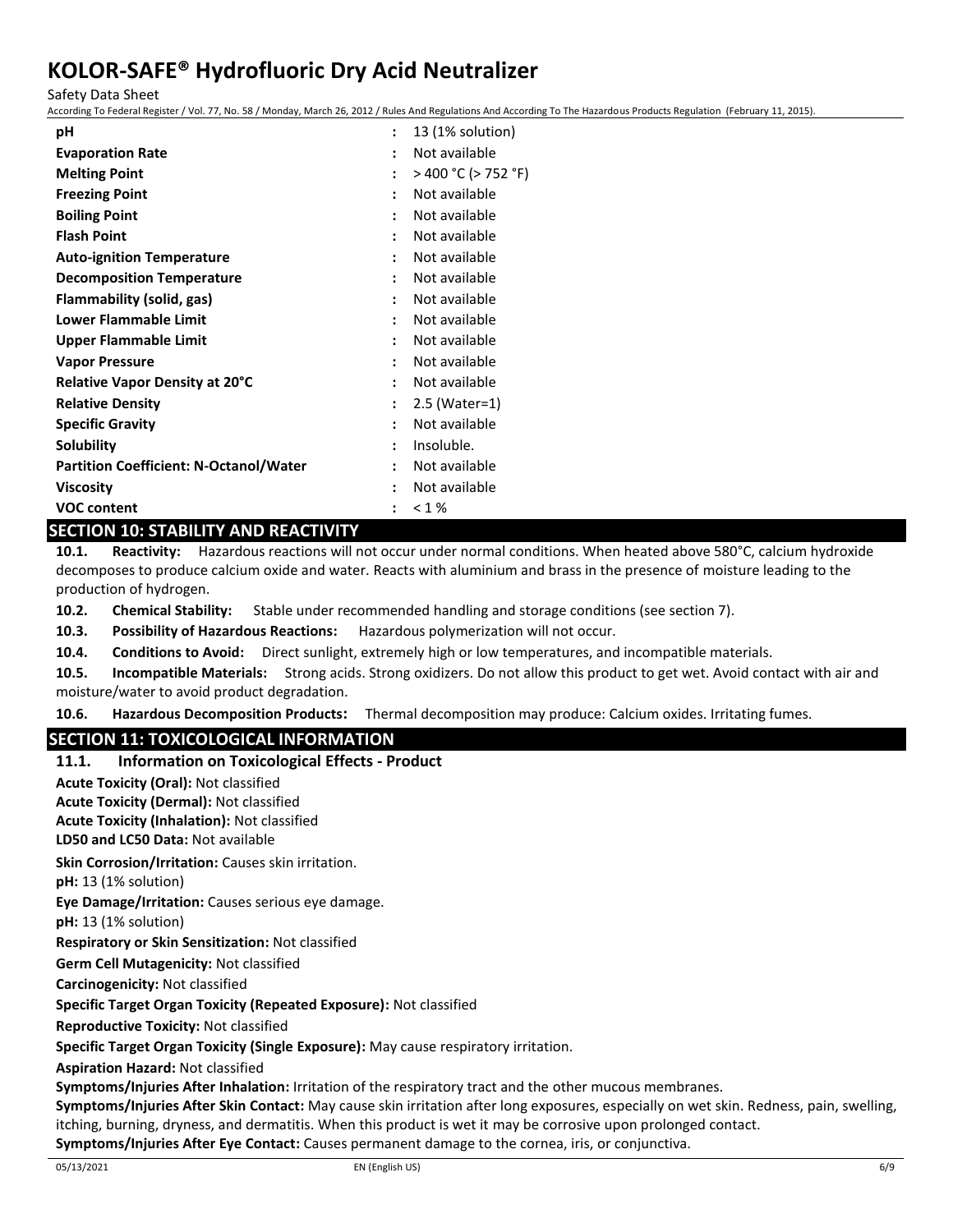Safety Data Sheet

According To Federal Register / Vol. 77, No. 58 / Monday, March 26, 2012 / Rules And Regulations And According To The Hazardous Products Regulation (February 11, 2015).

**Symptoms/Injuries After Ingestion:** Ingestion may cause adverse effects. Burning sensation. Abdominal pain. Abdominal cramps.

#### Vomiting.

**Chronic Symptoms:** None known.

#### **11.2. Information on Toxicological Effects - Ingredient(s)**

**LD50 and LC50 Data:**

| Calcium hydroxide (1305-62-0)                    |                                               |
|--------------------------------------------------|-----------------------------------------------|
| LD50 Oral Rat                                    | 7340 mg/kg                                    |
| <b>LD50 Dermal Rat</b>                           | $>$ 2500 mg/kg                                |
| 1,2-Dihydroxyanthraquinone (72-48-0)             |                                               |
| <b>LD50 Oral Rat</b>                             | 1000 mg/kg                                    |
| Quartz (14808-60-7)                              |                                               |
| <b>LD50 Oral Rat</b>                             | $>$ 5000 mg/kg                                |
| <b>LD50 Dermal Rat</b>                           | $>$ 5000 mg/kg                                |
| Quartz (14808-60-7)                              |                                               |
| <b>IARC Group</b>                                | 1                                             |
| <b>National Toxicology Program (NTP) Status</b>  | Known Human Carcinogens.                      |
| <b>OSHA Hazard Communication Carcinogen List</b> | In OSHA Hazard Communication Carcinogen list. |

## **SECTION 12: ECOLOGICAL INFORMATION**

#### **12.1. Toxicity**

**Ecology - General:** Not classified.

| 1,2-Dihydroxyanthraquinone (72-48-0) |                                                           |
|--------------------------------------|-----------------------------------------------------------|
| LC50 Fish 1                          | 1.1 mg/l (Species: Oryzias latipes)                       |
| EC50 - Crustacea [1]                 | 1.72 mg/l (Exposure time: 48 h - Species: Daphnia magna)  |
| <b>NOEC Chronic Crustacea</b>        | 0.939 mg/l (Exposure time: 48 h - Species: Daphnia magna) |
|                                      |                                                           |

#### **12.2. Persistence and Degradability**

**KOLOR-SAFE® Hydrofluoric Dry Acid Neutralizer Persistence and Degradability** Not established.

#### **12.3. Bioaccumulative Potential**

| <b>KOLOR-SAFE<sup>®</sup> Hydrofluoric Dry Acid Neutralizer</b> |                      |  |
|-----------------------------------------------------------------|----------------------|--|
| <b>Bioaccumulative Potential</b>                                | Not established.     |  |
| Calcium hydroxide (1305-62-0)                                   |                      |  |
| <b>BCF Fish 1</b>                                               | (no bioaccumulation) |  |

**12.4.** Mobility in Soil Not available

### **12.5. Other Adverse Effects**

**Other Information:** Avoid release to the environment.

## **SECTION 13: DISPOSAL CONSIDERATIONS**

## **13.1. Waste treatment methods**

**Waste Disposal Recommendations:** Dispose of contents/container in accordance with local, regional, national, territorial, provincial, and international regulations.

**Ecology - Waste Materials:** Avoid release to the environment.

## **SECTION 14: TRANSPORT INFORMATION**

The shipping description(s) stated herein were prepared in accordance with certain assumptions at the time the SDS was authored, and can vary based on a number of variables that may or may not have been known at the time the SDS was issued.

- 14.1. **In Accordance with DOT** Not regulated for transport
- **14.2. In Accordance with IMDG** Not regulated for transport
- 14.3. In Accordance with IATA Not regulated for transport
- 14.4. In Accordance with TDG Not regulated for transport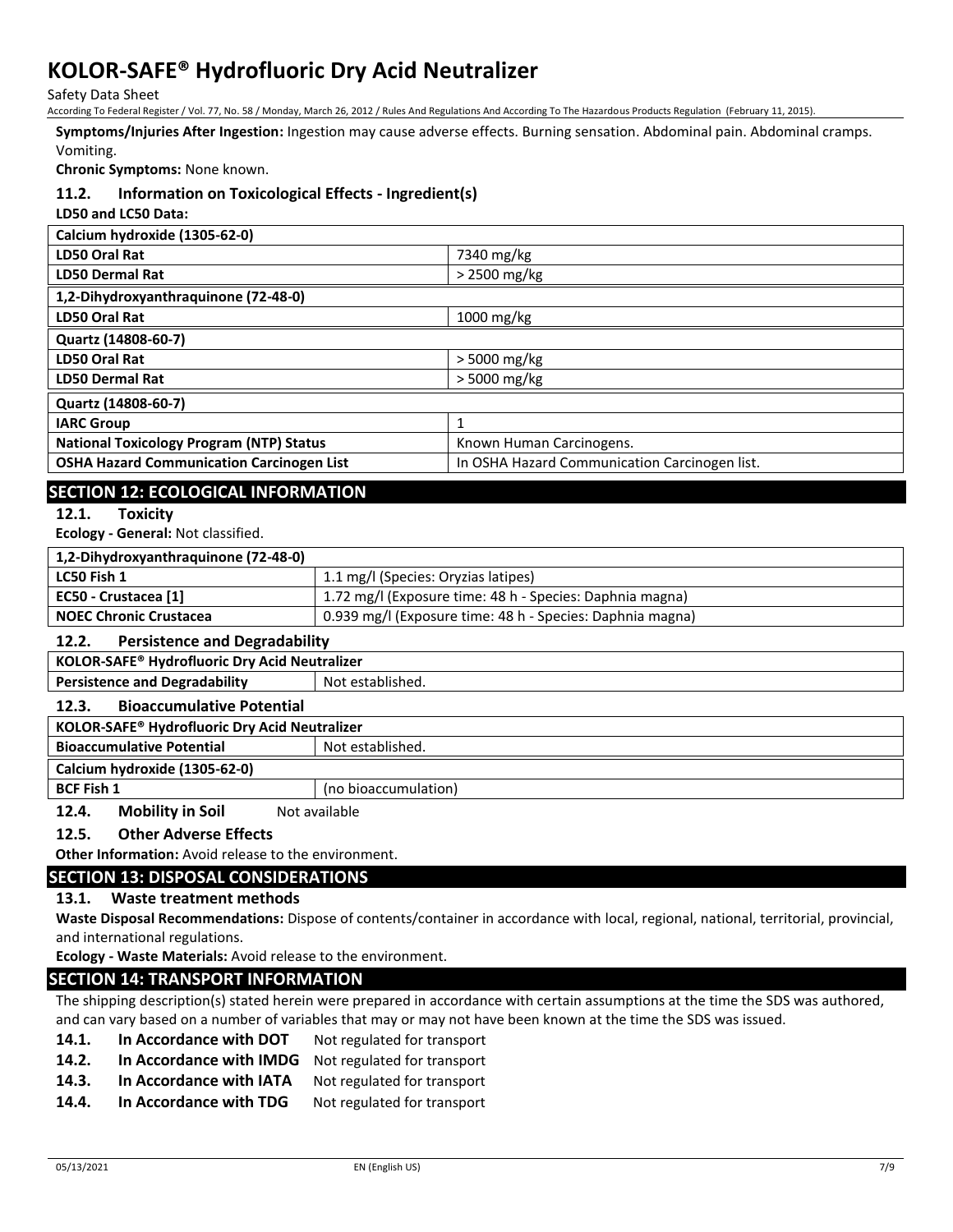Safety Data Sheet

According To Federal Register / Vol. 77, No. 58 / Monday, March 26, 2012 / Rules And Regulations And According To The Hazardous Products Regulation (February 11, 2015).

| <b>SECTION 15: REGULATORY INFORMATION</b><br><b>US Federal Regulations</b><br>15.1.<br>KOLOR-SAFE® Hydrofluoric Dry Acid Neutralizer<br>SARA Section 311/312 Hazard Classes<br>Health hazard - Specific target organ toxicity (single or repeated<br>exposure)<br>Health hazard - Skin corrosion or Irritation<br>Health hazard - Serious eye damage or eye irritation<br>Calcium hydroxide (1305-62-0)<br>Listed on the United States TSCA (Toxic Substances Control Act) inventory<br>1,2-Dihydroxyanthraquinone (72-48-0)<br>Listed on the United States TSCA (Toxic Substances Control Act) inventory<br>Quartz (14808-60-7)<br>Listed on the United States TSCA (Toxic Substances Control Act) inventory<br>15.2.<br><b>US State Regulations</b><br><b>California Proposition 65</b><br>WARNING: This product can expose you to Quartz, which is known to the State of California to cause cancer. For more<br>∕∿<br>information go to www.P65Warnings.ca.gov.<br><b>Chemical Name (CAS No.)</b><br>Developmental<br><b>Female Reproductive</b><br>Carcinogenicity<br><b>Male Reproductive</b><br><b>Toxicity</b><br><b>Toxicity</b><br><b>Toxicity</b><br>Quartz (14808-60-7)<br>X<br>Calcium hydroxide (1305-62-0)<br>U.S. - New Jersey - Right to Know Hazardous Substance List<br>U.S. - Pennsylvania - RTK (Right to Know) List<br>U.S. - Massachusetts - Right To Know List<br>Quartz (14808-60-7)<br>U.S. - New Jersey - Right to Know Hazardous Substance List<br>U.S. - Pennsylvania - RTK (Right to Know) List |  |  |
|-------------------------------------------------------------------------------------------------------------------------------------------------------------------------------------------------------------------------------------------------------------------------------------------------------------------------------------------------------------------------------------------------------------------------------------------------------------------------------------------------------------------------------------------------------------------------------------------------------------------------------------------------------------------------------------------------------------------------------------------------------------------------------------------------------------------------------------------------------------------------------------------------------------------------------------------------------------------------------------------------------------------------------------------------------------------------------------------------------------------------------------------------------------------------------------------------------------------------------------------------------------------------------------------------------------------------------------------------------------------------------------------------------------------------------------------------------------------------------------------------------------------------------|--|--|
|                                                                                                                                                                                                                                                                                                                                                                                                                                                                                                                                                                                                                                                                                                                                                                                                                                                                                                                                                                                                                                                                                                                                                                                                                                                                                                                                                                                                                                                                                                                               |  |  |
|                                                                                                                                                                                                                                                                                                                                                                                                                                                                                                                                                                                                                                                                                                                                                                                                                                                                                                                                                                                                                                                                                                                                                                                                                                                                                                                                                                                                                                                                                                                               |  |  |
|                                                                                                                                                                                                                                                                                                                                                                                                                                                                                                                                                                                                                                                                                                                                                                                                                                                                                                                                                                                                                                                                                                                                                                                                                                                                                                                                                                                                                                                                                                                               |  |  |
|                                                                                                                                                                                                                                                                                                                                                                                                                                                                                                                                                                                                                                                                                                                                                                                                                                                                                                                                                                                                                                                                                                                                                                                                                                                                                                                                                                                                                                                                                                                               |  |  |
|                                                                                                                                                                                                                                                                                                                                                                                                                                                                                                                                                                                                                                                                                                                                                                                                                                                                                                                                                                                                                                                                                                                                                                                                                                                                                                                                                                                                                                                                                                                               |  |  |
|                                                                                                                                                                                                                                                                                                                                                                                                                                                                                                                                                                                                                                                                                                                                                                                                                                                                                                                                                                                                                                                                                                                                                                                                                                                                                                                                                                                                                                                                                                                               |  |  |
|                                                                                                                                                                                                                                                                                                                                                                                                                                                                                                                                                                                                                                                                                                                                                                                                                                                                                                                                                                                                                                                                                                                                                                                                                                                                                                                                                                                                                                                                                                                               |  |  |
|                                                                                                                                                                                                                                                                                                                                                                                                                                                                                                                                                                                                                                                                                                                                                                                                                                                                                                                                                                                                                                                                                                                                                                                                                                                                                                                                                                                                                                                                                                                               |  |  |
|                                                                                                                                                                                                                                                                                                                                                                                                                                                                                                                                                                                                                                                                                                                                                                                                                                                                                                                                                                                                                                                                                                                                                                                                                                                                                                                                                                                                                                                                                                                               |  |  |
|                                                                                                                                                                                                                                                                                                                                                                                                                                                                                                                                                                                                                                                                                                                                                                                                                                                                                                                                                                                                                                                                                                                                                                                                                                                                                                                                                                                                                                                                                                                               |  |  |
|                                                                                                                                                                                                                                                                                                                                                                                                                                                                                                                                                                                                                                                                                                                                                                                                                                                                                                                                                                                                                                                                                                                                                                                                                                                                                                                                                                                                                                                                                                                               |  |  |
|                                                                                                                                                                                                                                                                                                                                                                                                                                                                                                                                                                                                                                                                                                                                                                                                                                                                                                                                                                                                                                                                                                                                                                                                                                                                                                                                                                                                                                                                                                                               |  |  |
|                                                                                                                                                                                                                                                                                                                                                                                                                                                                                                                                                                                                                                                                                                                                                                                                                                                                                                                                                                                                                                                                                                                                                                                                                                                                                                                                                                                                                                                                                                                               |  |  |
|                                                                                                                                                                                                                                                                                                                                                                                                                                                                                                                                                                                                                                                                                                                                                                                                                                                                                                                                                                                                                                                                                                                                                                                                                                                                                                                                                                                                                                                                                                                               |  |  |
|                                                                                                                                                                                                                                                                                                                                                                                                                                                                                                                                                                                                                                                                                                                                                                                                                                                                                                                                                                                                                                                                                                                                                                                                                                                                                                                                                                                                                                                                                                                               |  |  |
|                                                                                                                                                                                                                                                                                                                                                                                                                                                                                                                                                                                                                                                                                                                                                                                                                                                                                                                                                                                                                                                                                                                                                                                                                                                                                                                                                                                                                                                                                                                               |  |  |
|                                                                                                                                                                                                                                                                                                                                                                                                                                                                                                                                                                                                                                                                                                                                                                                                                                                                                                                                                                                                                                                                                                                                                                                                                                                                                                                                                                                                                                                                                                                               |  |  |
|                                                                                                                                                                                                                                                                                                                                                                                                                                                                                                                                                                                                                                                                                                                                                                                                                                                                                                                                                                                                                                                                                                                                                                                                                                                                                                                                                                                                                                                                                                                               |  |  |
|                                                                                                                                                                                                                                                                                                                                                                                                                                                                                                                                                                                                                                                                                                                                                                                                                                                                                                                                                                                                                                                                                                                                                                                                                                                                                                                                                                                                                                                                                                                               |  |  |
|                                                                                                                                                                                                                                                                                                                                                                                                                                                                                                                                                                                                                                                                                                                                                                                                                                                                                                                                                                                                                                                                                                                                                                                                                                                                                                                                                                                                                                                                                                                               |  |  |
|                                                                                                                                                                                                                                                                                                                                                                                                                                                                                                                                                                                                                                                                                                                                                                                                                                                                                                                                                                                                                                                                                                                                                                                                                                                                                                                                                                                                                                                                                                                               |  |  |
|                                                                                                                                                                                                                                                                                                                                                                                                                                                                                                                                                                                                                                                                                                                                                                                                                                                                                                                                                                                                                                                                                                                                                                                                                                                                                                                                                                                                                                                                                                                               |  |  |
|                                                                                                                                                                                                                                                                                                                                                                                                                                                                                                                                                                                                                                                                                                                                                                                                                                                                                                                                                                                                                                                                                                                                                                                                                                                                                                                                                                                                                                                                                                                               |  |  |
|                                                                                                                                                                                                                                                                                                                                                                                                                                                                                                                                                                                                                                                                                                                                                                                                                                                                                                                                                                                                                                                                                                                                                                                                                                                                                                                                                                                                                                                                                                                               |  |  |
|                                                                                                                                                                                                                                                                                                                                                                                                                                                                                                                                                                                                                                                                                                                                                                                                                                                                                                                                                                                                                                                                                                                                                                                                                                                                                                                                                                                                                                                                                                                               |  |  |
| U.S. - Massachusetts - Right To Know List                                                                                                                                                                                                                                                                                                                                                                                                                                                                                                                                                                                                                                                                                                                                                                                                                                                                                                                                                                                                                                                                                                                                                                                                                                                                                                                                                                                                                                                                                     |  |  |
| 15.3.<br><b>Canadian Regulations</b>                                                                                                                                                                                                                                                                                                                                                                                                                                                                                                                                                                                                                                                                                                                                                                                                                                                                                                                                                                                                                                                                                                                                                                                                                                                                                                                                                                                                                                                                                          |  |  |
| Calcium hydroxide (1305-62-0)                                                                                                                                                                                                                                                                                                                                                                                                                                                                                                                                                                                                                                                                                                                                                                                                                                                                                                                                                                                                                                                                                                                                                                                                                                                                                                                                                                                                                                                                                                 |  |  |
| Listed on the Canadian DSL (Domestic Substances List)                                                                                                                                                                                                                                                                                                                                                                                                                                                                                                                                                                                                                                                                                                                                                                                                                                                                                                                                                                                                                                                                                                                                                                                                                                                                                                                                                                                                                                                                         |  |  |
| 1,2-Dihydroxyanthraquinone (72-48-0)                                                                                                                                                                                                                                                                                                                                                                                                                                                                                                                                                                                                                                                                                                                                                                                                                                                                                                                                                                                                                                                                                                                                                                                                                                                                                                                                                                                                                                                                                          |  |  |
| Listed on the Canadian DSL (Domestic Substances List)                                                                                                                                                                                                                                                                                                                                                                                                                                                                                                                                                                                                                                                                                                                                                                                                                                                                                                                                                                                                                                                                                                                                                                                                                                                                                                                                                                                                                                                                         |  |  |
| Quartz (14808-60-7)                                                                                                                                                                                                                                                                                                                                                                                                                                                                                                                                                                                                                                                                                                                                                                                                                                                                                                                                                                                                                                                                                                                                                                                                                                                                                                                                                                                                                                                                                                           |  |  |
| Listed on the Canadian DSL (Domestic Substances List)                                                                                                                                                                                                                                                                                                                                                                                                                                                                                                                                                                                                                                                                                                                                                                                                                                                                                                                                                                                                                                                                                                                                                                                                                                                                                                                                                                                                                                                                         |  |  |
| SECTION 16: OTHER INFORMATION, INCLUDING DATE OF PREPARATION OR LAST REVISION                                                                                                                                                                                                                                                                                                                                                                                                                                                                                                                                                                                                                                                                                                                                                                                                                                                                                                                                                                                                                                                                                                                                                                                                                                                                                                                                                                                                                                                 |  |  |
| Date of Preparation or Latest<br>: 05/13/2021                                                                                                                                                                                                                                                                                                                                                                                                                                                                                                                                                                                                                                                                                                                                                                                                                                                                                                                                                                                                                                                                                                                                                                                                                                                                                                                                                                                                                                                                                 |  |  |
| <b>Revision</b>                                                                                                                                                                                                                                                                                                                                                                                                                                                                                                                                                                                                                                                                                                                                                                                                                                                                                                                                                                                                                                                                                                                                                                                                                                                                                                                                                                                                                                                                                                               |  |  |
| <b>Other Information</b><br>: This document has been prepared in accordance with the SDS requirements of the OSHA                                                                                                                                                                                                                                                                                                                                                                                                                                                                                                                                                                                                                                                                                                                                                                                                                                                                                                                                                                                                                                                                                                                                                                                                                                                                                                                                                                                                             |  |  |
| Hazard Communication Standard 29 CFR 1910.1200 and Canada's Hazardous Products<br>Regulations (HPR) SOR/2015-17.                                                                                                                                                                                                                                                                                                                                                                                                                                                                                                                                                                                                                                                                                                                                                                                                                                                                                                                                                                                                                                                                                                                                                                                                                                                                                                                                                                                                              |  |  |
| <b>GHS Full Text Phrases:</b>                                                                                                                                                                                                                                                                                                                                                                                                                                                                                                                                                                                                                                                                                                                                                                                                                                                                                                                                                                                                                                                                                                                                                                                                                                                                                                                                                                                                                                                                                                 |  |  |
| Acute Tox. 4 (Oral)<br>Acute toxicity (oral) Category 4                                                                                                                                                                                                                                                                                                                                                                                                                                                                                                                                                                                                                                                                                                                                                                                                                                                                                                                                                                                                                                                                                                                                                                                                                                                                                                                                                                                                                                                                       |  |  |
| <b>Aquatic Acute 2</b><br>Hazardous to the aquatic environment - Acute Hazard Category 2                                                                                                                                                                                                                                                                                                                                                                                                                                                                                                                                                                                                                                                                                                                                                                                                                                                                                                                                                                                                                                                                                                                                                                                                                                                                                                                                                                                                                                      |  |  |
| <b>Aquatic Chronic 2</b><br>Hazardous to the aquatic environment - Chronic Hazard Category 2                                                                                                                                                                                                                                                                                                                                                                                                                                                                                                                                                                                                                                                                                                                                                                                                                                                                                                                                                                                                                                                                                                                                                                                                                                                                                                                                                                                                                                  |  |  |
| Carc. 1A<br>Carcinogenicity Category 1A                                                                                                                                                                                                                                                                                                                                                                                                                                                                                                                                                                                                                                                                                                                                                                                                                                                                                                                                                                                                                                                                                                                                                                                                                                                                                                                                                                                                                                                                                       |  |  |
| Serious eye damage/eye irritation Category 1<br>Eye Dam. 1                                                                                                                                                                                                                                                                                                                                                                                                                                                                                                                                                                                                                                                                                                                                                                                                                                                                                                                                                                                                                                                                                                                                                                                                                                                                                                                                                                                                                                                                    |  |  |
| Serious eye damage/eye irritation Category 2A<br>Eye Irrit. 2A                                                                                                                                                                                                                                                                                                                                                                                                                                                                                                                                                                                                                                                                                                                                                                                                                                                                                                                                                                                                                                                                                                                                                                                                                                                                                                                                                                                                                                                                |  |  |

Skin Irrit. 2 Skin corrosion/irritation Category 2